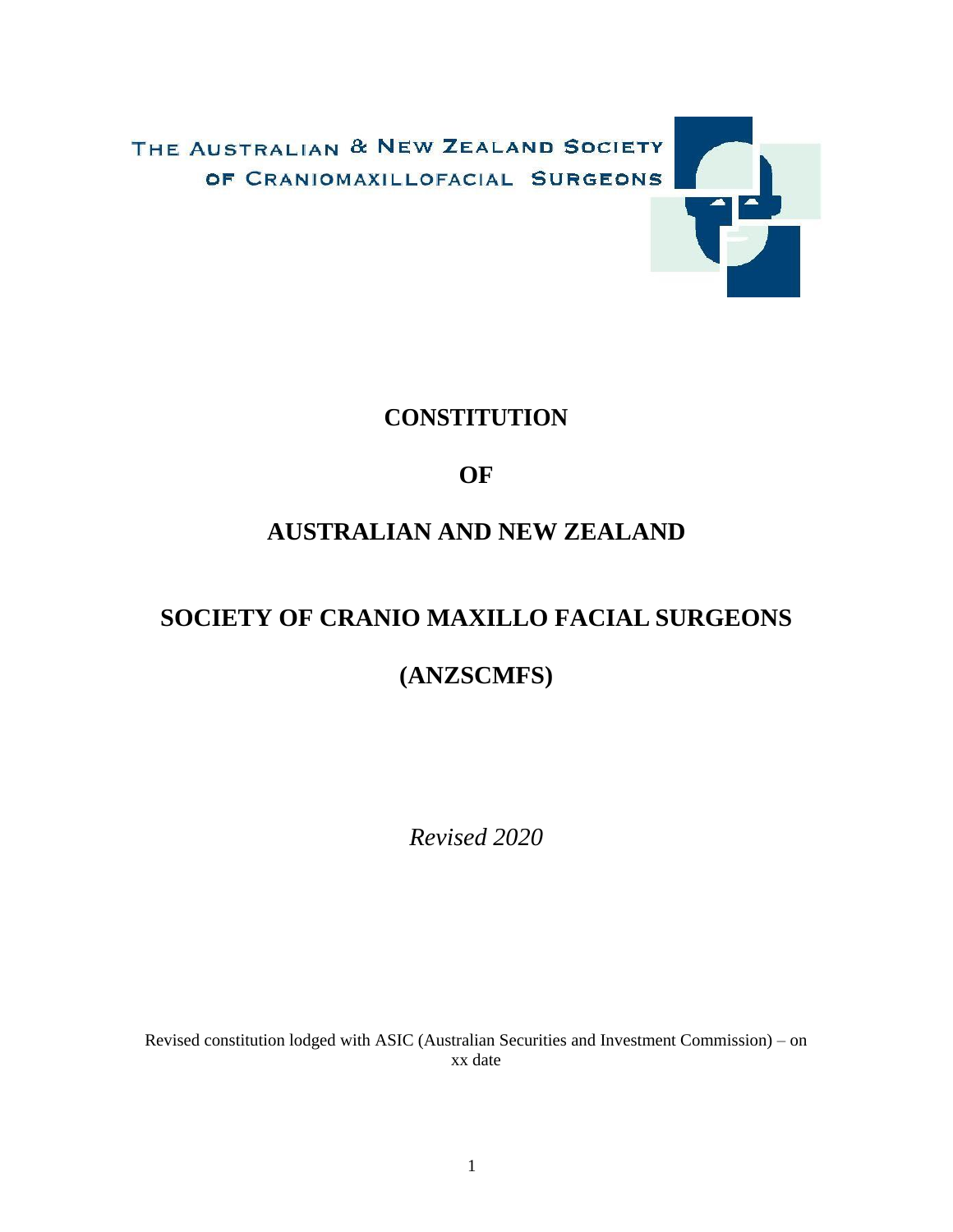# **CONSTITUTION TABLE OF CONTENTS**

| Acknowledgement of the Founding members of ANZSCMF Membership5 |
|----------------------------------------------------------------|
|                                                                |
|                                                                |
|                                                                |
|                                                                |
|                                                                |
|                                                                |
|                                                                |
|                                                                |
|                                                                |
|                                                                |
|                                                                |
|                                                                |
|                                                                |
|                                                                |
|                                                                |
|                                                                |
|                                                                |
|                                                                |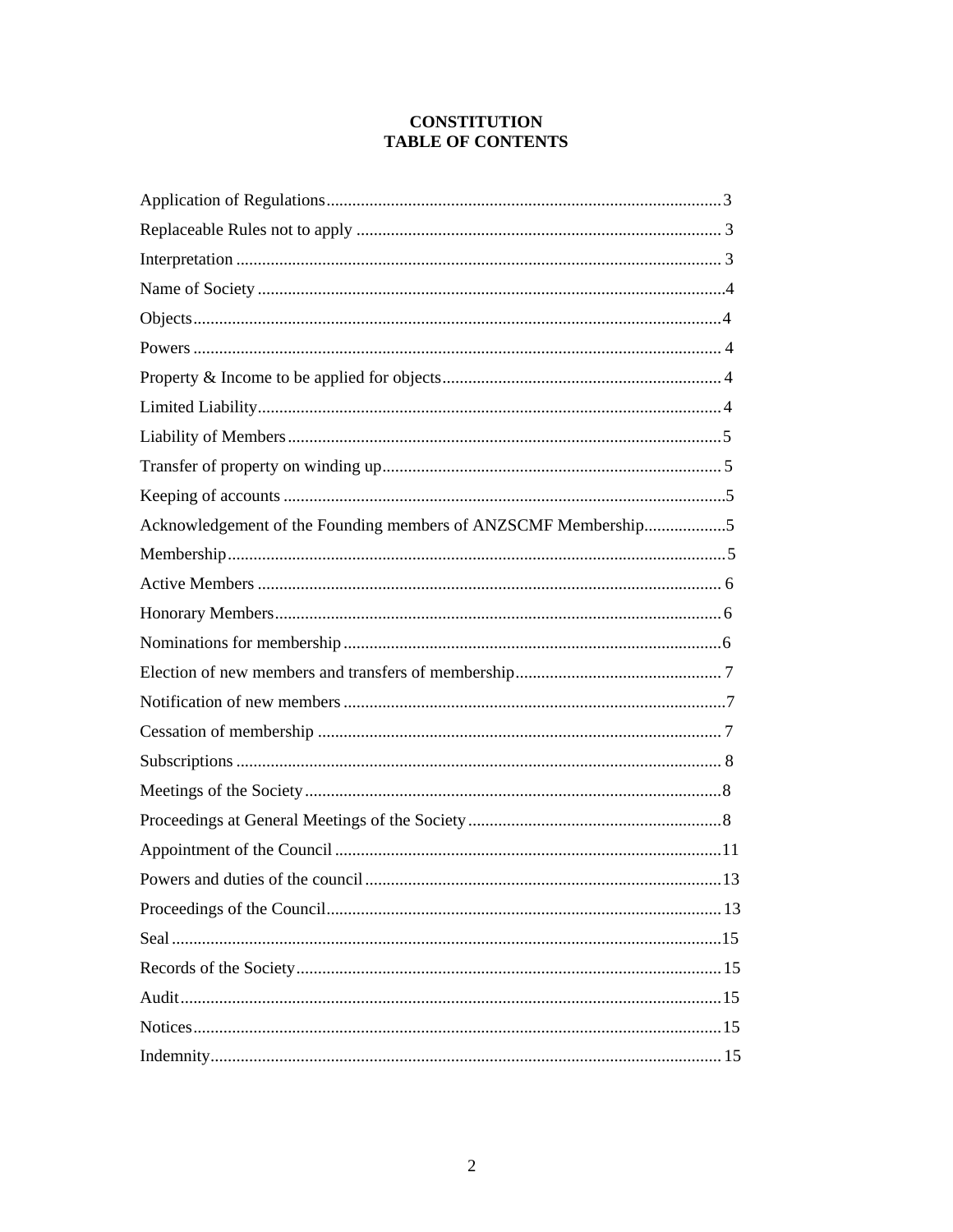# **CONSTITUTION of AUSTRALIAN AND NEW ZEALAND SOCIETY OF CRANIO MAXILLO FACIAL SURGEONS**

#### <span id="page-2-0"></span>**APPLICATION OF REGULATIONS**

1. These Regulations shall apply to the Society.

#### <span id="page-2-1"></span>**REPLACEABLE RULES NOT TO APPLY**

2. The replaceable rules shall not apply to the Society excepting to the extent that their operation is mandatory according to the Law.

#### <span id="page-2-2"></span>**INTERPRETATION**

3. In these Regulations, unless there be something in the subject or context inconsistent therewith:

"**Council**" means the board of management of the Society;

"**Councilor**" means a director of the Society;

"**Debentures**" include debenture stock bonds and other securities of the Society whether constituting a charge on the assets of the Society or not;

"**the Law**" means The Corporations Law and any amendment thereof or Act passed in substitution therefor;

"**Month**" means calendar month;

"**Office**" means the registered office for the time being of the Society;

"**Secretary**" means the Secretary/Treasurer and includes any person appointed to perform the duties of Secretary/Treasurer of the Society temporarily;

"**Society**" means the abovenamed Company;

"**in writing**" and "**written**" means and includes words printed typed lithographed represented or reproduced in any mode in a visible form;

Words importing the singular number include the plural number and vice versa, words importing the masculine gender shall include the feminine and words importing persons shall include corporations.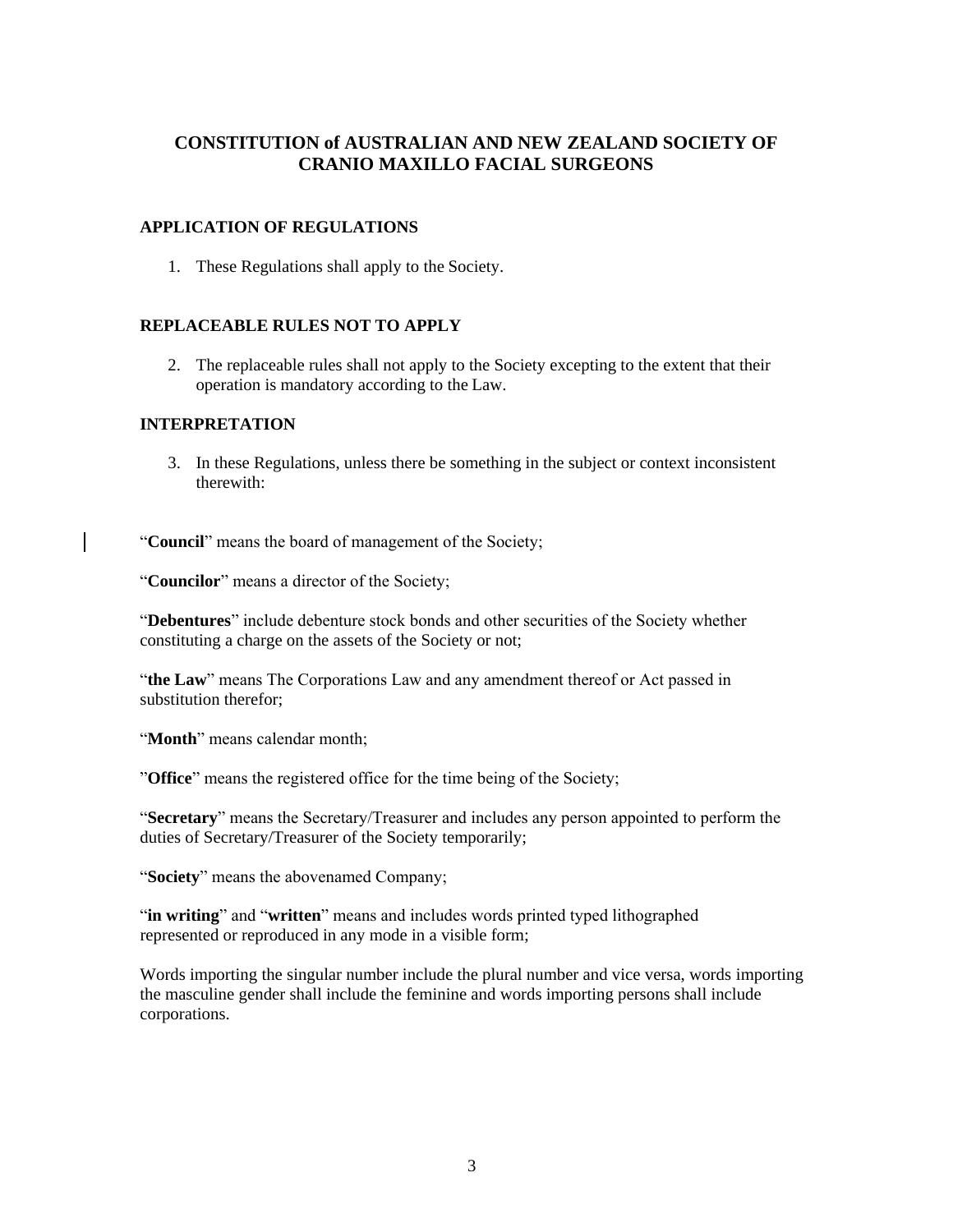#### <span id="page-3-0"></span>**NAME OF SOCIETY**

# **4.** The name of the Society is **AUSTRALIAN AND NEW ZEALAND SOCIETYOF CRANIO MAXILLO FACIAL SURGEONS.**

# <span id="page-3-1"></span>**OBJECTS**

5. The objects for which the Society is established are:

5.1 to furnish leadership and foster advances in cranio maxillo facial surgerywithin Australia and New Zealand;

5.2 to afford a forum for the exchange of knowledge pertaining to the practice of cranio maxillo facial surgery;

5.3 to stimulate research, investigation and teaching in the methods of preventing and correcting congenital and acquired craniofacial deformities;

5.4 to enhance the study and practice of craniofacial surgery;

5.5 to develop links with similar craniofacial societies regionally, nationally and internationally.

#### <span id="page-3-2"></span>**POWERS**

6. The Society shall have the powers set out in Section 124(1) of the Law only for the purpose of carrying out the foregoing objects and not otherwise.

# **PROPERTY AND INCOME TO BE APPLIED FOR OBJECTS**

7. The income and property of the Society whence soever derived shall be applied solely towards the promotion of the objects of the Society as set forth in these Regulations, and no portion thereof shall be paid, distributed or transferred, directly or indirectly by wayof dividend, bonus or otherwise, to the members of the Society provided that nothing herein contained shall prevent the payment in good faith of remuneration to any officers or servants of the Society or to any member of the Society in return for any services actually rendered to the Society or for goods supplied in the ordinary and usual way of business nor prevent the payment of interest at a rate not exceeding the rate for the time being fixed for the purpose of this Regulation by these Regulations on money borrowed from any members of the Society or reasonable and proper rent for premises demised or let by any member to the Society but so that no Councillor shall be paid any remuneration or fees by the Society for such office except repayment of out-of-pocket expenses and interest at the rate aforesaid on money lent or reasonable and proper rent for premises demised or let to the Society and further provided that in any event all payments made by the Society to any Councillor must be approved by the Councillors.

# <span id="page-3-3"></span>**LIMITED LIABILITY**

8. The liability of the members is limited.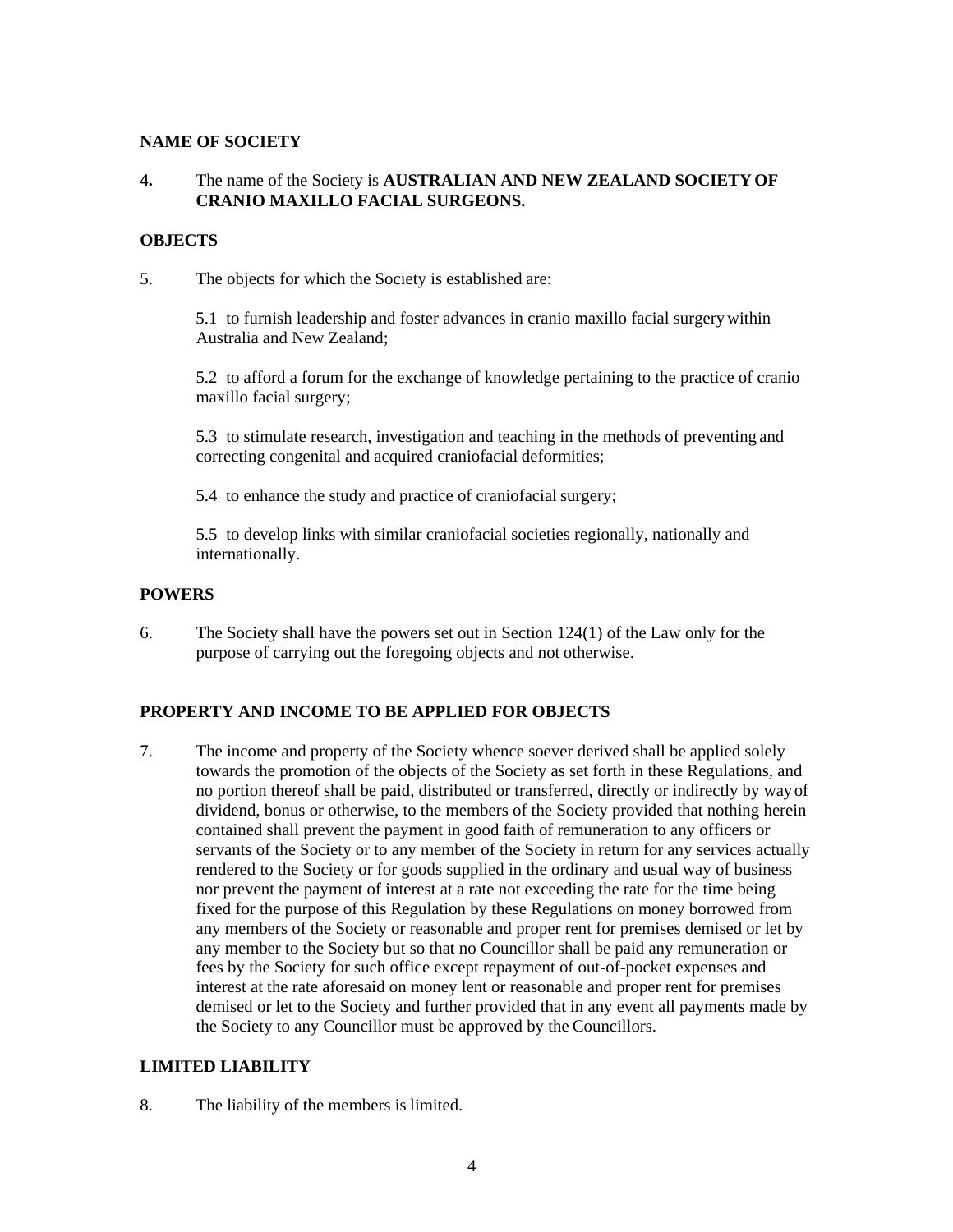#### <span id="page-4-0"></span>**LIABILITY OF MEMBERS**

9. Every member of the Society undertakes to contribute to the property of the Society in the event of the same being wound up while he is a member, or within one year after he ceases to be a member, for payment of the debts and liabilities of the Society (contracted before he ceases to be a member) and of the costs, charges and expenses of winding up and for the adjustment of the rights of the contributories among themselves, such amount as may be required, not exceeding one hundred dollars (\$100.00).

#### <span id="page-4-1"></span>**TRANSFER OF PROPERTY ON WINDING UP**

10. If upon winding up or dissolution of the Society there remains, after satisfaction of all its debts and liabilities, any property whatsoever, the same shall not be paid to or distributed among the members of the Society, but shall be given or transferred to some other institution or institutions having objects similar to the objects of the Society and whose constitution shall prohibit the distribution of its or their income, and property among its or their members to an extent at least as great as imposed on the Society under or by virtue of Regulation 7, such institution or institutions to be determined by the members of the Society at or before the time of the dissolution and in default thereof by application to the appropriate Court for determination.

#### <span id="page-4-2"></span>**KEEPING OF ACCOUNTS**

11. True accounts shall be kept of the sums of money received and expended by the Society and the matter in respect of which such receipt and expenditure takes place and of the property, credits and liabilities of the Society and subject to any reasonable restrictions as to the time and manner of inspecting the same that may be imposed in accordance with the Regulations for the time being in force shall be open to the inspection of the members. Once at least in every year the accounts of the Society shall be examined by one or more properly qualified auditor or auditors who shall report to the members in accordance with the provisions of the Law.

#### **ACKNOWLEDGEMENT OF THE FOUNDERS OF THE ANZSCMFS**

- 12. The following individuals are recognized:
	- Prof David David Prof Michael Poole Richard Lewandowski David Glasson David Gillet Miklos Pohl Martin Rees Alan Breidhal

#### <span id="page-4-3"></span>**MEMBERSHIP**

13. There shall be two classes of membership in the Society: Active and Honorary.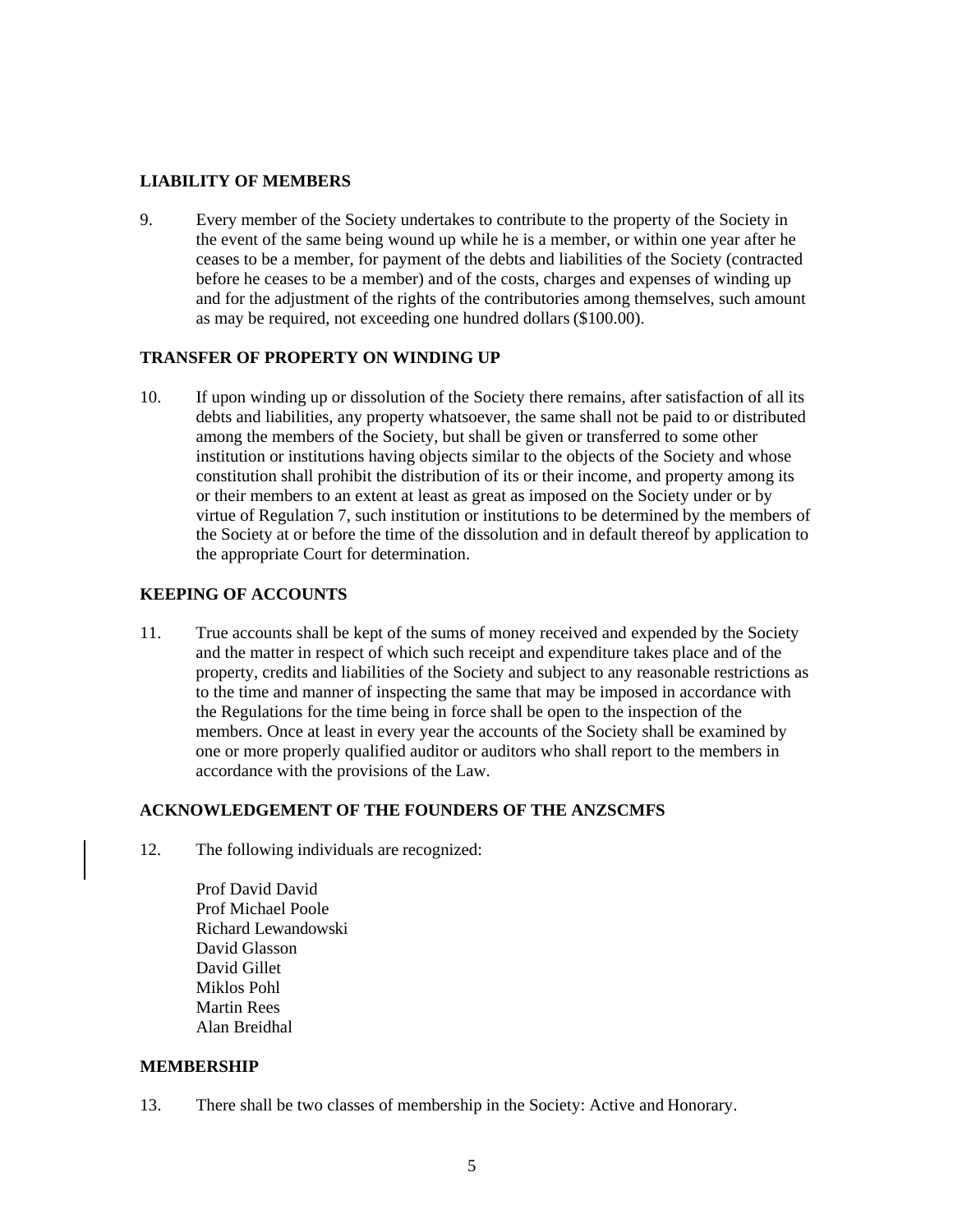- 14. Previous Associate Members (upon receipt of written notice) should be moved to Active membership if they wish to continue to be a member of the Society.
- 15. Membership of the Society shall be by invitation and shall be a privilege and not a right and shall be contingent upon continuing compliance by the member with the by-laws of the Society and these Regulations.
- 16. No person shall be elected to or remain a member of the Society unless such person adheres to accepted principles of medical ethics.
- 17. Membership in the Society shall be limited and, except for Founders named above, candidates for membership shall be determined

#### **ACTIVE MEMBERS - QUALIFICATIONS**

18. Active members shall:

18.1 be legally qualified, practising surgeons who are active in craniofacial surgery in Australia or New Zealand

18.2 have had at least one year fellowship training in craniofacial surgery at a program recognised by the Council,

18.3 have published at least two papers or have made two oral presentations at the annual ANZSCMFS meeting on the subject of craniofacial surgery and provided that in exceptional circumstances, any of the above requirements may be waived by theCouncil.

18.4 or have successfully completed the Post Fellowship Education and Training (PFET) in Craniomaxillofacial Surgery with the ANZSCMFS and Royal Australasian College of Surgeons (RACS).

#### <span id="page-5-0"></span>**HONORARY MEMBERS**

- 19. Honorary members shall be individuals whom the Council deems worthy of special honour because of notable contributions in the field of craniofacial surgery or because of long activity in the interests of the Society.
- 21. Honorary members shall not be required to attend meetings of the Society, nor pay membership subscriptions.
- 21. Honorary members shall not be entitled to vote at meetings of members of the Society and shall not be able to hold any office in the Society or on the Council.

#### <span id="page-5-1"></span>**NOMINATIONS FOR MEMBERSHIP**

- 22. A candidate for Active or Honorary membership must be sponsored and co- sponsored by members of the Society who personally know the candidate.
- 23. Nominations for membership must be made in writing by two members of the Society.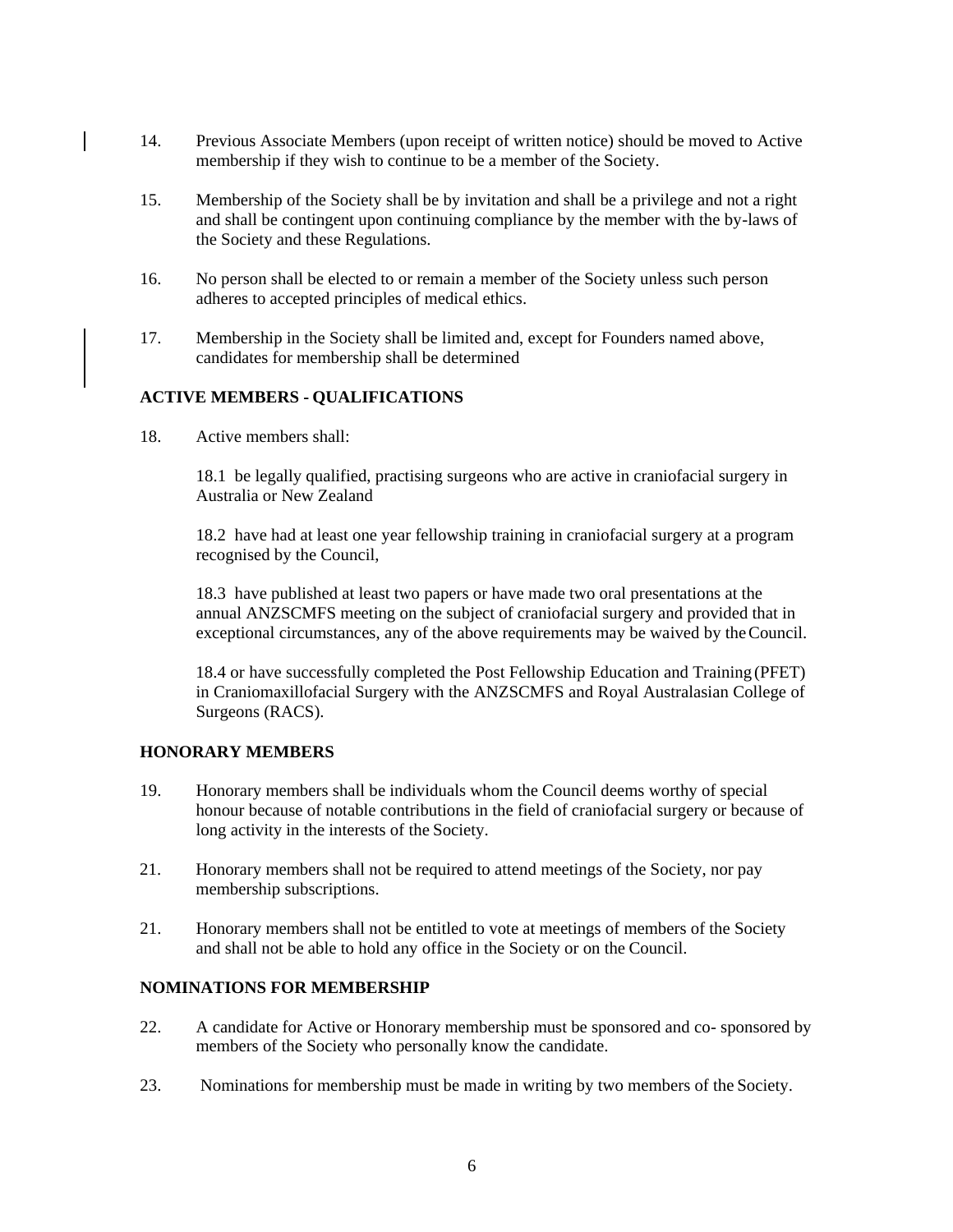24. Each candidate for active membership must submit the following to the Secretary:-

24.1 a completed application form signed by the sponsor(s), and

24.2 a list of the candidate's publications and scientific contributions including the candidate's full curriculum vitae.

25. All applications for membership must be received by the Secretary at least two weeks before a vote is taken at the AGM whether or not to admit a candidate to membership.

#### <span id="page-6-0"></span>**ELECTION OF NEW MEMBERS AND TRANSFERS OF MEMBERSHIP**

26. Election of new members will occur annually at the ANZSCMFS Annual General Meeting by a vote of the membership. Three quarters majority is required to be admitted as a member of the ANZSCMFS.

#### <span id="page-6-1"></span>**NOTIFICATION OF NEW MEMBERS**

- 27. When a new member is successfully admitted to the Society they shall be admitted to the AGM to participate in the meeting. If not at the AGM, they shall be notified in writing from the President
- 28. All new members shall be sent a certificate of membership of the Society signed by the President and the Secretary and a copy of the by-laws of the Society.

# <span id="page-6-2"></span>**CESSATION OF MEMBERSHIP**

- 29. If the subscription of a member shall remain unpaid for a period of two calendar months after it becomes due then the member may after notice of the default shall have been sent to him by the Secretary or Honorary Treasurer be debarred by resolution of the Council from all privileges of membership provided that the Council may reinstate the member on payment of all arrears if the Council thinks fit to do so.
- 30. A member may at any time by giving notice in writing to the Secretary resign his membership of the Society but shall continue liable for any annual subscription and all arrears due and unpaid at the date of his resignation and for all other moneys due by him to the Society and in addition for any sum not exceeding One Hundred Dollars (\$100.00) for which he is liable as a member of the Society under these Regulations.
- 31. If any member shall willfully refuse or neglect to comply with the provisions of these Regulations or the by-laws of the Society or shall be guilty of any conduct which in the opinion of the Council is unbecoming of a member or prejudicial to the interest of the Society the Council shall have power by resolution to censure fine suspend or expel the member from the Society provided that at least one week before the meeting of the Council at which such resolution is passed the member shall have had notice of such meeting and of what is alleged against him and of the intended resolution and that he shall at such meeting and before the passing of such resolution have had an opportunity of giving orally or in writing any explanation or defence he may think fit and provided further that any such member may by notice in writing lodged with the Secretary at least twenty-four hours before the time for holding the meeting at which the resolution is to be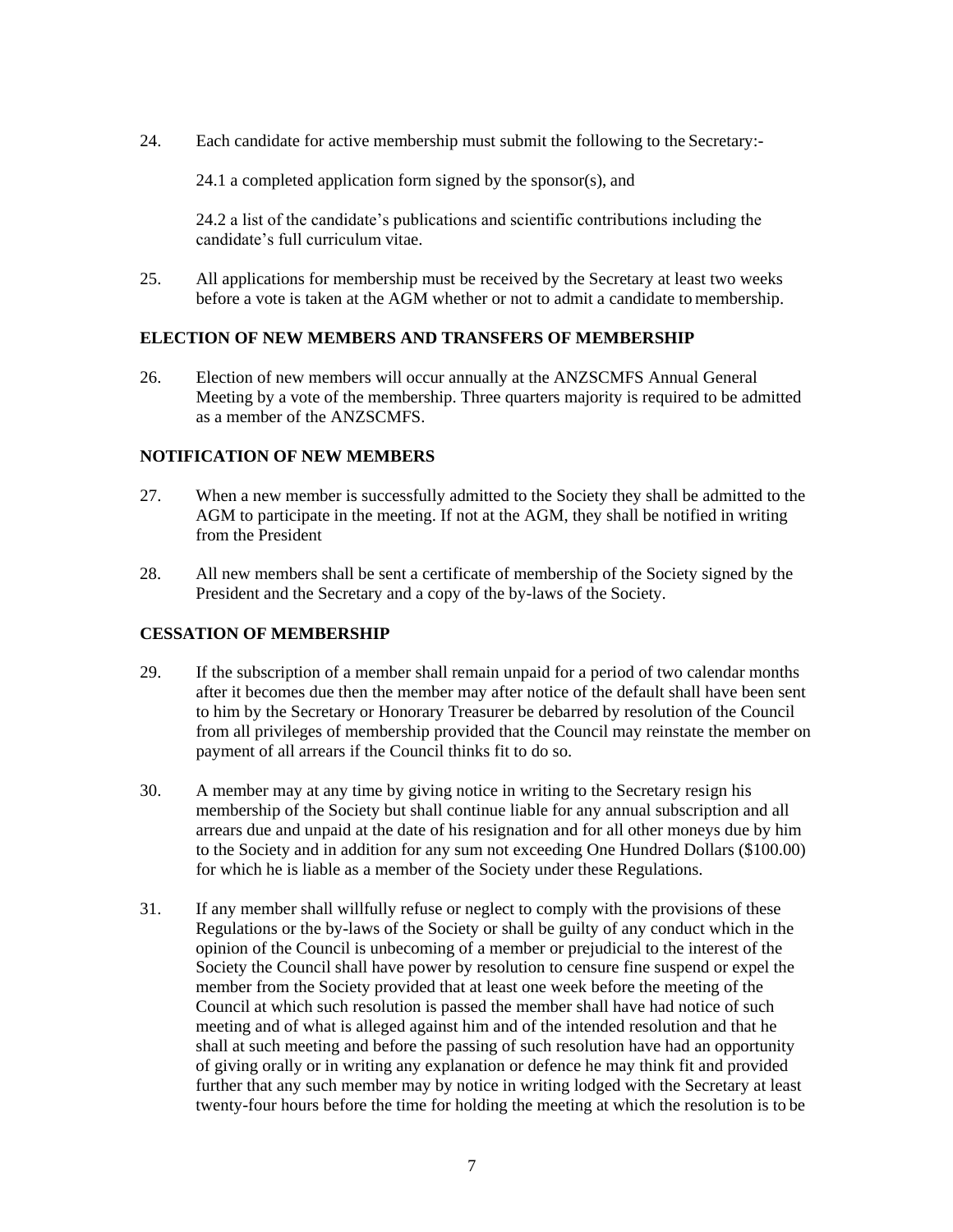considered by the Council, elect to have the question dealt with by the Society in general meeting and in that event an extraordinary general meeting of the Society shall be called for the purpose and if at the meeting such a resolution be passed by a majority of twothirds of those present and voting (such vote to be taken by ballot) the member concerned shall be punished accordingly and in the case of a resolution for his expulsion the member shall be expelled.

#### <span id="page-7-0"></span>**SUBSCRIPTIONS**

- 32. Subject to these Regulations, the entrance fee and annual subscription payable by members of the Society shall be as the Society in general meeting from time to time prescribes.
- 33. All annual subscriptions shall become due and payable in advance on the first day of July in every year.

# <span id="page-7-1"></span>**MEETINGS OF THE SOCIETY**

- 34. Annual general meetings of the Society shall be held in accordance with the provisions of the Law. All general meetings, other than the annual general meetings, shall be called extraordinary general meetings.
- 35. 35.1 Any member of the Council may whenever he thinks fit convene an extraordinary general meeting, and extraordinary general meetings shall be convened on such requisition or in default may be conveyed by such requisitions as provided by theLaw.

35.2 The Secretary shall convene a meeting of members within three months of a written request by three Active members.

35.3 All meetings of the Society shall be held, where possible, in conjunction with other surgical congresses.

- 36. The Council shall attempt to organise meetings of members of a professional workshop nature at least once per year.
- 37. Subject to the provisions of the Law relating to special resolutions and agreements for shorter notice, fourteen days notice at the least (exclusive of the day on which the notice is served or deemed to be served and exclusive of the day for which notice is given) specifying the place the day and the hour of meeting and in case of special business the general nature of that business shall be given to such persons as are entitled to receive such notices from the Society.
- 38. For the purpose of Regulation 34 all business shall be special that is transacted at an extraordinary general meeting and also all that is transacted at an annual general meeting, with the exception of the consideration of the accounts, balance sheets, and the report of the Council and auditors, the election of officers and other members of the Council in the place of those retiring and the appointment of the auditors, if necessary.

#### <span id="page-7-2"></span>**PROCEEDINGS AT GENERAL MEETINGS OF THE SOCIETY**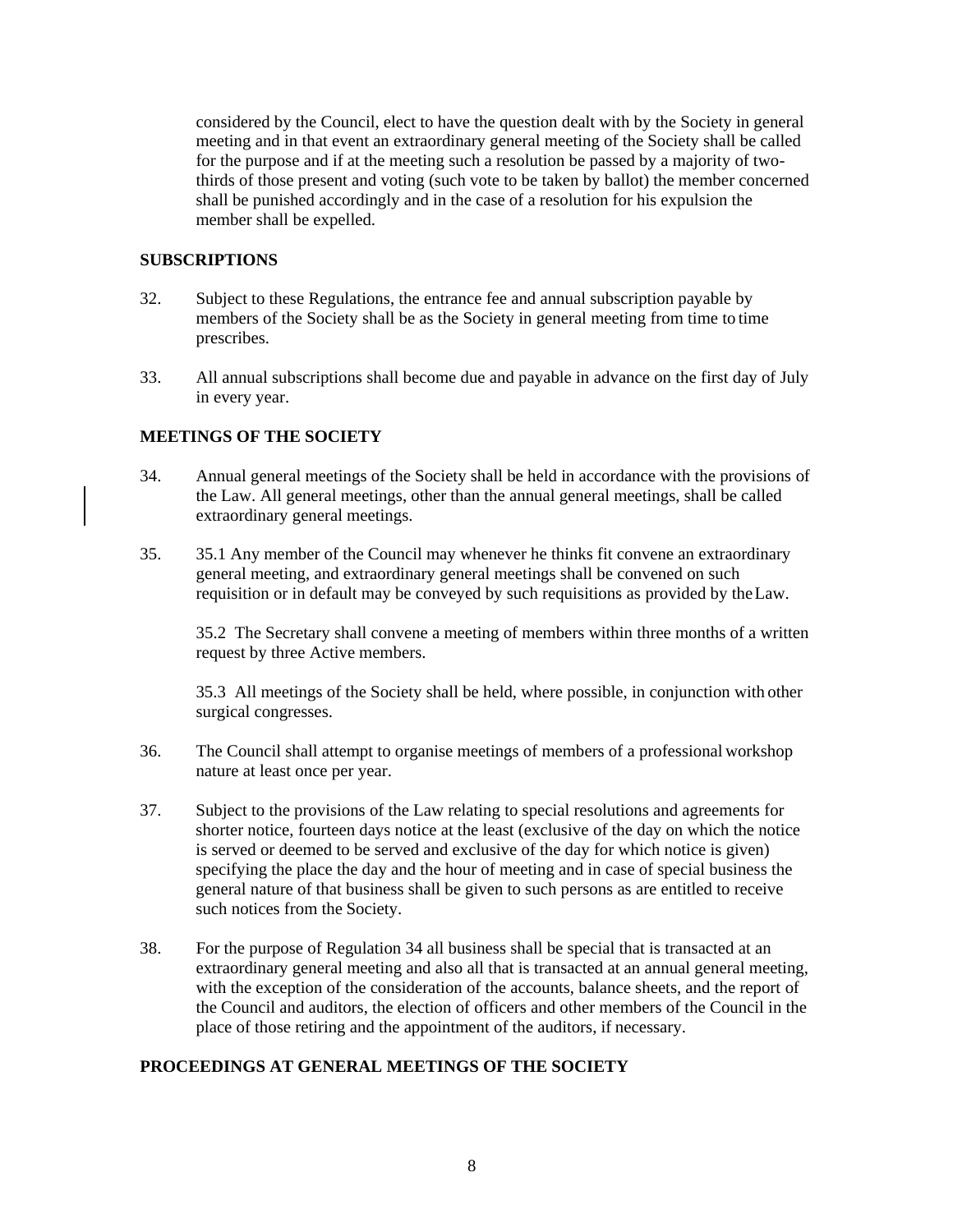- 39. No business shall be transacted at any general meeting unless a quorum of members is present at the time when the meeting proceeds to business. Save as herein otherwise provided fifteen per cent of the financial membership of the Society present in person shall be a quorum. For the purpose of this Regulation "member" includes a person attending as a proxy.
- 40. If within half an hour from the time appointed for the meeting a quorum is not present, the meeting, if convened upon the requisition of members, shall be dissolved, in any other case it shall stand adjourned to the same day in the next week at the same time and place, or to such other day and at such other time and place as the Council may determine and if at the adjourned meeting a quorum is not present within half an hour from the time appointed for the meeting, the members present shall be a quorum.
- 41. The President shall preside as Chairman at every general meeting of the Society or if there is no President, or if he is not present within fifteen minutes after the time appointed for the holding of the meeting or is unwilling to act, the Vice-President shall be the Chairman or if the Vice-President is not present or is unwilling to act then the members present shall elect one of their number to be Chairman of the meeting.
- 42. The Chairman may, with the consent of any meeting at which a quorum is present (and shall if so directed by the meeting), adjourn the meeting from time to time and from place to place, but no business shall be transacted at any adjourned meeting other than the business left unfinished at the meeting from which the adjournment took place. When a meeting is adjourned for thirty days or more, notice of the adjourned meeting shall he given as in the case of an original meeting, Save as aforesaid it shall not be necessary to give any notice of an adjournment or the business to be transacted at an adjourned meeting.
- 43. At any general meeting a resolution put to the vote of the meeting shall be decided on a show of hands unless a poll is (before or on the declaration of the result of the show of hands) demanded:
	- 43.1 by the Chairman; or
	- 43.2 by at least three members present in person or by proxy.

Unless a poll is so demanded a declaration by the Chairman that a resolution has on a show of hands been carried or carried unanimously, or by a particular majority, or lost, and an entry to that effect in the book containing the minutes of the proceedings of the Society shall be conclusive evidence of the fact without proof of the number or proportion of the votes recorded in favour of or against the resolution. A demand for a poll may be withdrawn.

44. If a poll is duly demanded it shall be taken in such a manner and either at once or after an interval or adjournment or otherwise as the Chairman directs, and the result of the poll shall be the resolution of the meeting at which the poll was demanded but a poll demanded on the election of a chairman or on a question of adjournment shall be taken forthwith.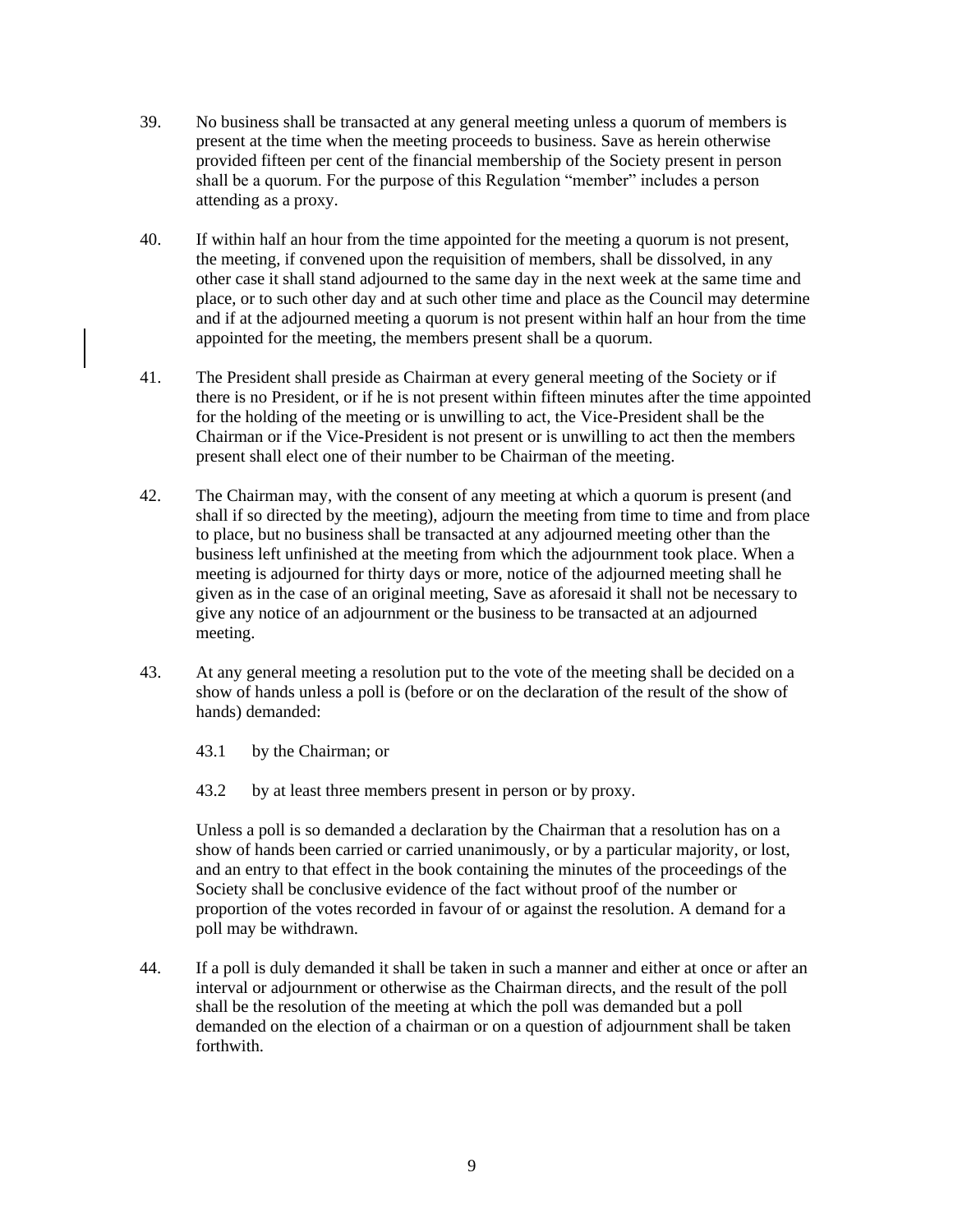- 45. In the case of an equality of votes, whether on a show of hands or on a poll, the chairman of the meeting at which the show of hands takes place or at which the poll is demanded shall be entitled to a second or casting vote.
- 46. A member may vote in person or by proxy or by attorney and a show of hands every person present who is a member or a representative of a member shall have one vote and on a poll every member present in person or by proxy or by attorney shall have one vote
- 47. A member who is of unsound mind or whose person or estate is liable to be dealt with in any way under the law relating to mental health may vote, whether on a show of hands or on a poll, by his Board or by his trustee or by such other person as properly has the management of his estate, and any such committee, trustee or other person may vote by proxy or attorney.
- 48. No member shall be entitled to vote at any general meeting if his annual subscription shall be more than one month in arrears at the date of the meeting.
- 49. The instrument appointing a proxy shall be in writing under the hand of the appointer or of his attorney duly authorised in writing. The instrument appointing a proxy shall be deemed to confer authority to demand or join in demanding a poll. A member shall be entitled to instruct his proxy in favour of or against any proposed resolutions. Unless otherwise instructed the proxy may vote as he thinks fit.
- 50. The instrument appointing a proxy may be in the following form or in a common or usual form:

Australian and New Zealand Society of Cranio Maxillo Facial Surgeons.

I,.......................................................................................... of......................................................................................... hereby appoint.......................................................................... of......................................................................................... or failing him........................................................................... of......................................................................................... as my proxy to vote for me on my behalf at the (annual or extraordinary, as the case may be) general meeting of the Society, to be held on the..............day of............................. 20.. and at any adjournment thereof

My proxy is hereby authorised to vote in favour or against the following resolutions.

Signed this.....................day of...................................... 20.. ................................................."

51. The instrument appointing a proxy and the power of attorney or other authority, if any, under which it is signed or a notarially certified copy of that power or authority shall be deposited at the Office or at such other place as is specified for that purpose in the notice convening the meeting, not less than forty-eight hours before the time for holding the meeting or adjourned meeting at which the person named in the instrument proposes to vote, or, in the case of a poll, not less than twenty-four hours before the time appointed for the taking of the poll and in default of the instrument of proxy shall not be treated as valid.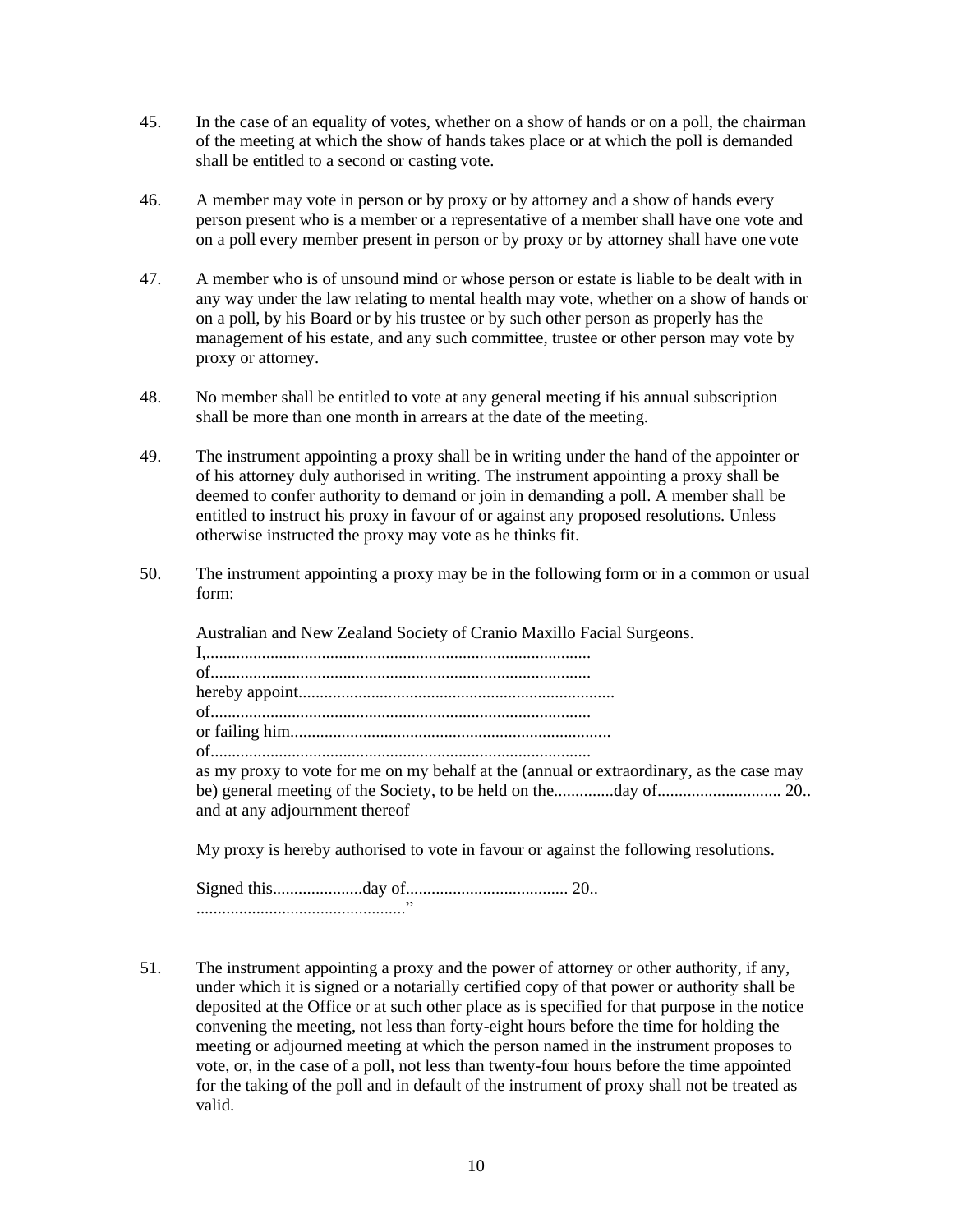52. A vote given in accordance with the terms of an instrument of proxy or attorney shall be valid notwithstanding the previous death or unsoundness of mind of the principal or revocation of the instrument or of the authority under which the instrument was executed if no intimation in writing of such death, unsoundness of mind or revocation as aforesaid has been received by the Society at the Office before the commencement of the meeting or adjourned meeting at which the instrument is issued.

#### <span id="page-10-0"></span>**APPOINTMENT OF THE COUNCIL**

53 53.1 The Council of the Society shall comprise three (3) office-bearers (President, Secretary/Treasurer and Education Officer) and two (2) Councillors, giving five (5) members on the Council

53.2 Election of the office-bearers and Councillors of the Society shall be by a simple majority of the Active members of the Society (and proxies) present at the Annual General Meeting.

53.3 To geographic representation, the election process shall first elect a President, then the Secretary/Treasurer, then the Education Officer and then Councillors for each of the areas not represented by the elected office- bearers where possible.

54 54.1 All office bearers shall retire at the alternate annual General Meeting but shall be eligible for re-election.

54.2 All office-bearers and Councillors shall serve terms of two years. The election of office-bearers shall occur at alternate Annual General Meetings.

54.3 If there are vacancies on the Council, a vacancy may be filled by a co-opted member who will seek election at the next AGM

54.4 The Office Bearers may remain on Council for a continuity of three (3) terms before being required to stand down ie. a total of six (6) years continuous service. The stand down period will be for one (2) terms (ie. four years) before that member is eligible for re- election.

54.5 All members of the Council shall be directors of the Society for the purposes of the Law.

55 The election of Office Bearers and Councillors shall take place in the following manner:

55.2 Nominations for appointment to Council, or Office Bearer Post shall be in writing and signed by the member and his proposer and seconder shall be lodged with the Secretary at least fourteen days before the annual general meeting at which the election is to take place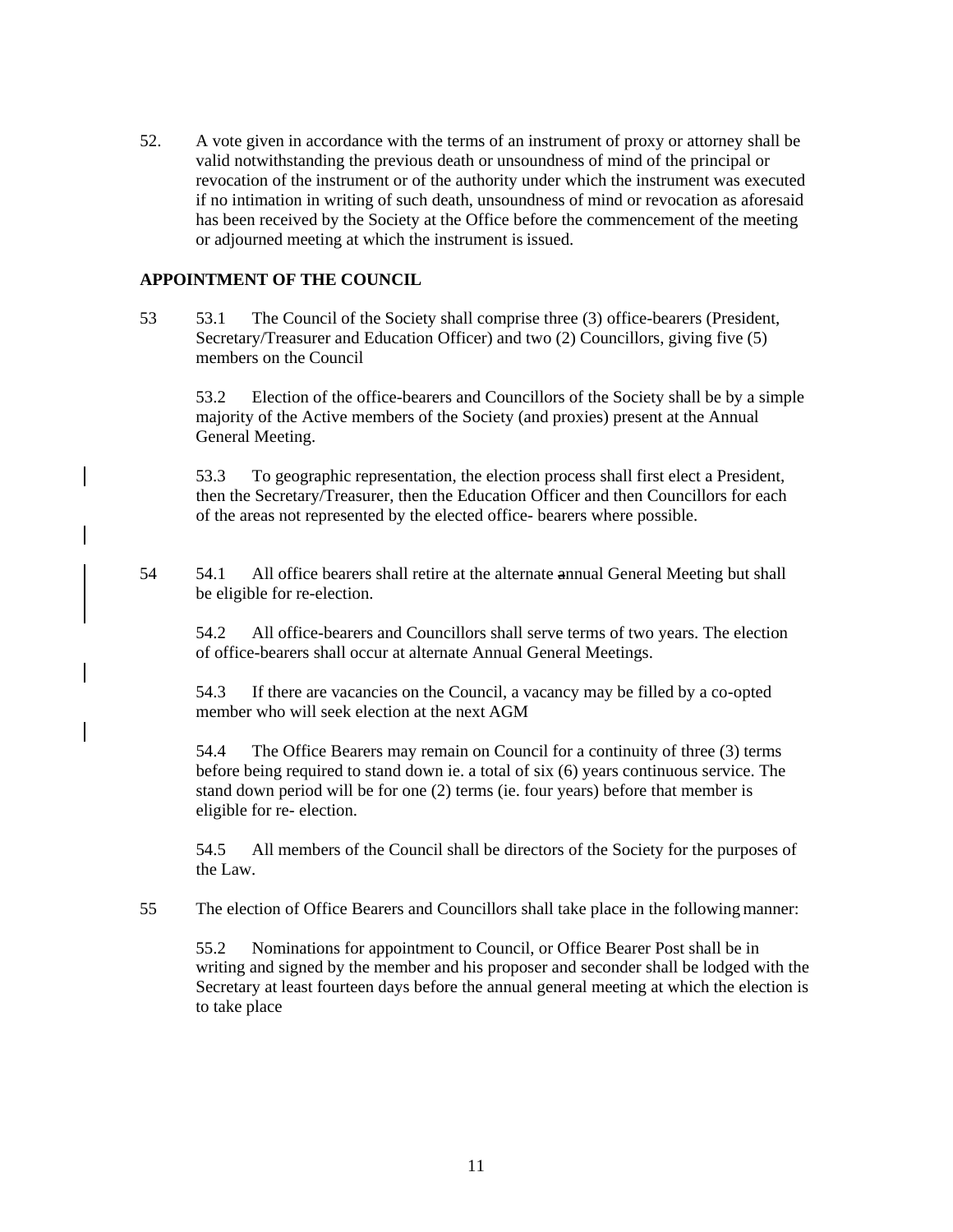55.3 A list of the candidates' names in alphabetical order, with the proposers and seconders' names shall be sent out to the Membership to be received at least one week prior to the Annual General Meeting;

55.4 balloting lists shall be prepared (if necessary) continuing the names of the candidates only in alphabetical order, and each member present at the annual general meeting shall be entitled to vote for any number of such candidate not exceeding the number of vacancies;

55.5 In case there shall not be sufficient number of candidates nominated the Council may fill up the remaining vacancy or vacancies.

- 56 The Society may from time to time by ordinary resolution passed at a general meeting increase or reduce the number of office-bearers or other members of the Council.
- 57 The Council shall have power at any time, and from time to time, to appoint any member to the Council, either to fill a casual vacancy or as an addition to the existing office bearers or other members of the Council but so that the total number of office-bearers or other members of the Council shall not at any time exceed the number fixed in accordance with these Regulations. Any office-bearer or other member of the Council so appointed shall hold office only until the next following annual general meeting.
- 58 The Society may by ordinary resolution of which special notice has been given remove any office-bearer or other member of the Council before the expiration of his period of office, and may by an ordinary resolution appoint another person in his stead (the person so appointed shall hold office only until the next following annual general meeting).
- 59 The office of a member of the Council shall become vacant if the member:

59.2 becomes a bankrupt or makes any arrangement or composition with his creditors generally;

59.3 becomes prohibited from being a director of a company by reason of any order made under the Law,

59.4 ceases to be a member of the Council by operation of s.228 of the Law;

59.5 becomes of unsound mind or a person whose person or estate is liable to be dealt with in any way under the law relating to mental health;

59.6 resigns his office by notice in writing to the Society;

59.7 for more than six months is absent without permission of the Council from meetings of the Council held during that period;

59.8 holds any office of profit under the Society;

59.9 ceases to be a member of the Society; or

59.10 is directly or indirectly interested in any contract or proposed contract with the Society.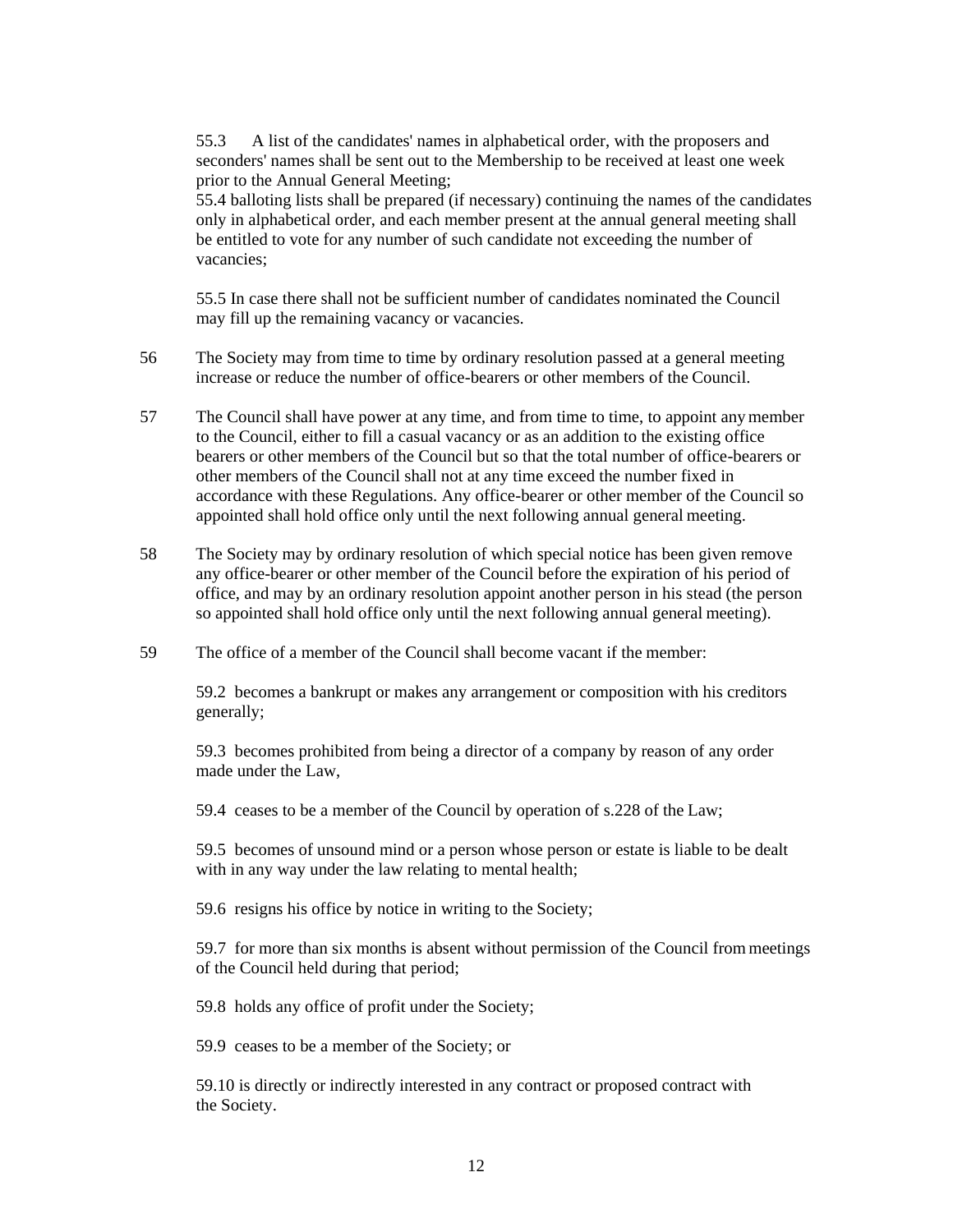Provided always that nothing in this Regulation shall affect the operation of Regulation 7.

#### <span id="page-12-0"></span>**POWERS AND DUTIES OF THE COUNCIL**

- 60 The business of the Society shall be managed by the Council who may pay all expenses incurred in promoting the registering of the Society and may exercise all such powers of the Society as are not, by the Law or by these Regulations, required to be exercised by the Society in general meeting, subject nevertheless to any of these Regulations to the provisions of the Law and to such regulations, being not inconsistent with the aforesaid Regulations or provisions, as may be prescribed by the Society in general meeting., provided that any rule regulation or by-law of the Society made by the Council may be disallowed by the Society in general meeting and provided further that no resolution or regulation made by the Society in general meeting shall invalidate any prior act of the Council which would have been valid if that resolution or regulation had not been passed or made.
- 61 The Council may exercise all the powers of the Society to borrow money and to mortgage or charge its property, or any part thereof, and to issue debentures and other securities whether outright or as security for any debt, liability or obligation of the Society.
- 62 For the purpose of Regulation 7 the rate of interest payable in respect of money lent by members to the Society shall not exceed ten per centum.
- 63 All cheques, promissory notes, drafts, bills of exchange and other negotiable instruments, and all receipts for money paid to the Society shall be signed, drawn, accepted, endorsed or otherwise executed, as the case may be, by any two members of the Council or in such other manner as the Council from time to time determines.
- 64 The Council shall cause minutes to be made:
	- 64.2 of all appointments of officers and servants;
	- 64.3 of names of members of the Council present at all meetings of the of the Council; and
	- 64.4 of all proceedings at all meetings of the Society and of the Council.

Such minutes shall be signed by the Chairman of the meeting at which the proceedings were held or by the Chairman of the next succeeding meeting.

#### <span id="page-12-1"></span>**PROCEEDINGS OF THE COUNCIL**

- 65 The Council may meet together for the despatch of business, adjourn and otherwise regulate its meetings as it thinks fit. A member of the Council may at any time, and the Secretary shall, on the requisition of a member of the Council, summon a meeting of the Council.
- 65. Subject to these Regulations questions arising at any meeting of the Council shall be decided by a majority of votes and a determination by a majority of the members ofthe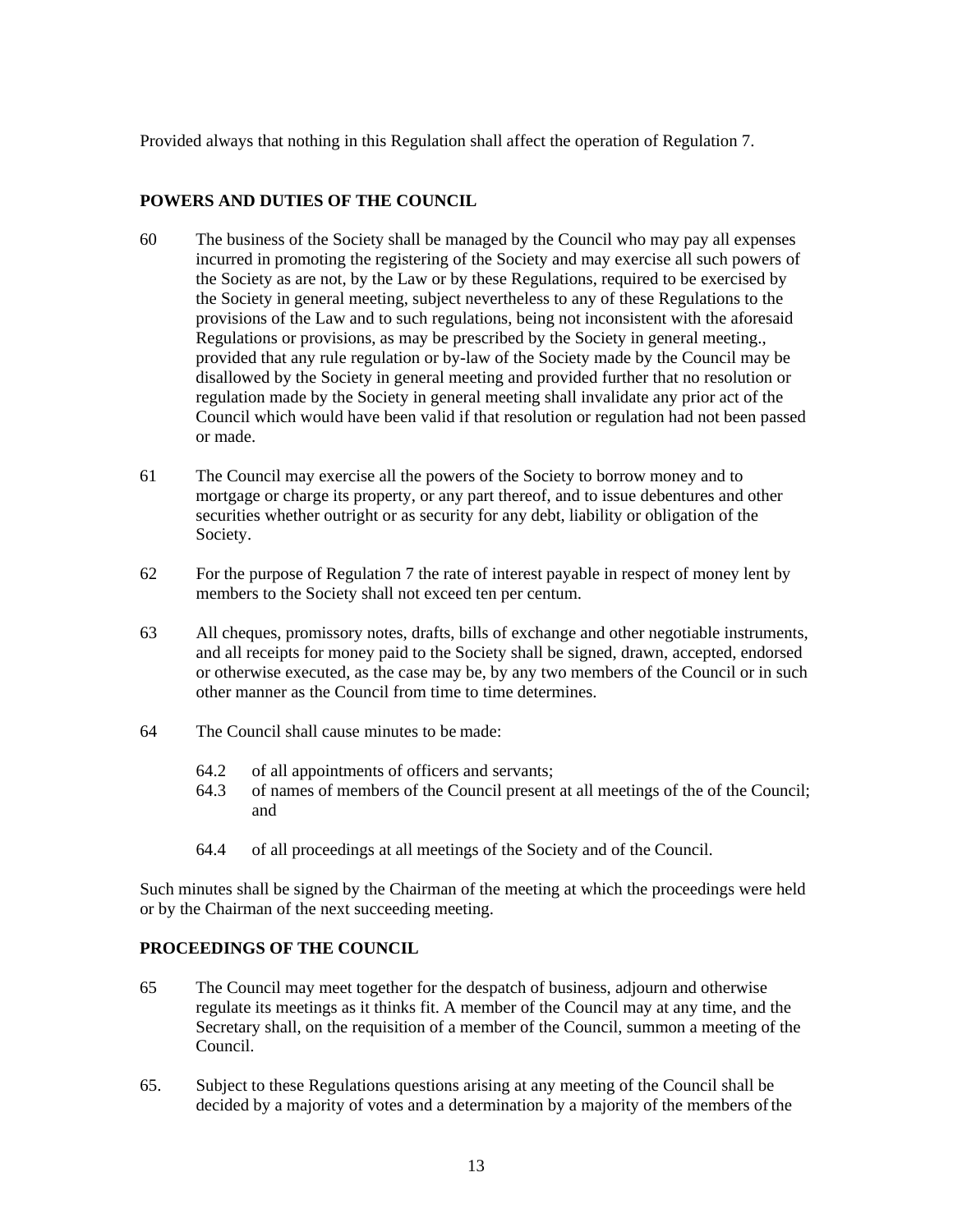Council shall for all purposes be deemed a determination of the Council. In case of an equality of votes the Chairman of the meeting shall have a second or casting vote.

- 66. The quorum necessary for the transaction of the business of the Council shall be three or such greater number as may be fixed by the Council.
- 67. The continuing members of the Council may act notwithstanding any vacancy in the Council, but if and so long as their number is reduced below the number fixed by or pursuant to these Regulations as the necessary quorum of the Council, the continuing member or members may act for the purpose of increasing the number or members of the Council to that number or of summoning a general meeting of the Society, but for no other purpose.
- 68. The President shall preside as Chairman at every meeting of the Council, or if there is no President or if at any meeting he is not present within ten minutes after the time appointed for holding the meeting, the Vice-President shall be Chairman or if the Vice-President is not present at the meeting then the members may choose one of their number to be Chairman of the meeting.
- 69. The Council may delegate any of its powers and/or functions (not being duties imposed on the individual members of the Council as the directors of the Society by the Act or the general law) to one or more sub-committee consisting of such member or members of the Society as the Council thinks fit. Any sub-committee so formed shall conform to any regulation that may he imposed by the Council and subject thereto shall have power to co-opt any member or members of the Council and all members of such sub-committee shall have one vote.
- 70. The Council may appoint one or more advisory committees consisting of such eligible member or members of the Council as the Council thinks fit. Such advisory committees shall act in an advisory capacity only. They shall conform to any regulations that may be imposed by the Council and subject thereto shall have power to co-opt any eligible member or members of the Society and all members of such advisory boards shall have one vote.
- 71. A sub-committee may meet and adjourn as it thinks proper. Questions arising at any meeting shall be determined by a majority of votes of the members present, and in the case of an equality of votes the Chairman shall have a second or casting vote.
- 72. Any acts done by any meeting of the Council or of a sub-committee or by any person acting as a member of the Council shall, notwithstanding that it is afterwards discovered that there was some defect in the appointment of any such member of the Council of person acting as aforesaid, or that the members of the Council or any of them were disqualified, be as valid as if every such person had been duly appointed and was qualified to be a member of the Council.
- 73. A resolution in writing signed by all the members of the Council for the time being entitled to receive notice of a meeting of the Council, shall be as valid and effectual as if it had been passed at a meeting of the Council duly convened and held. Any such resolution may consist of several documents in like form, each signed by one or more members of the Council.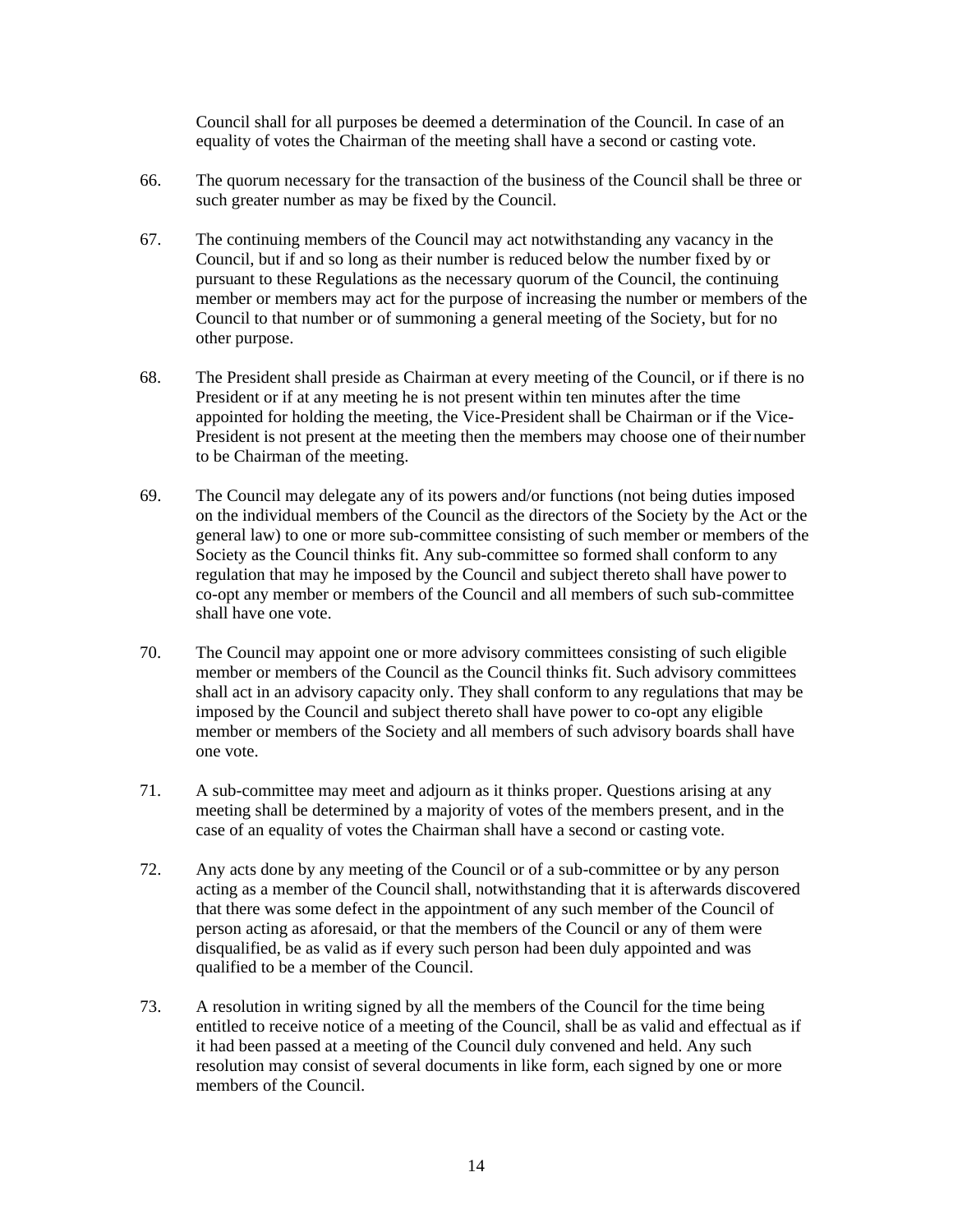### <span id="page-14-0"></span>**SEAL**

74. The Council shall provide for the safe custody of the Seal which shall only be used by the authority of the Council or of a sub-committee of members of the Council authorised by the Council in that behalf, and every instrument to which the Seal is affixed shall be signed by a member of the Council and shall be countersigned by the Secretary or by a second member of the Council or by some other person appointed by the Council for that purpose.

# <span id="page-14-1"></span>**RECORDS OF THE SOCIETY**

- 75. The Council shall cause proper accounting and other records to be kept and shall distribute copies of every profit and loss account and balance-sheet (including every document required by law to be attached thereto) accompanied by a copy of the auditor's report thereon as required by the Law provided however that the Council shall cause to be made out and laid before each annual general meeting a balance sheet and profit and loss account made up to date not more than six months before the date of themeeting.
- 76. The Council shall from time to time determine in accordance with Regulation 11 at what times and places under what conditions or regulations the accounting and other records of the Society shall be open to the inspection of members.

#### <span id="page-14-2"></span>**AUDIT**

77. A properly qualified auditor or auditors shall be appointed and his or their duties regulated in accordance with the Law.

# <span id="page-14-3"></span>**NOTICES**

- 78. Any notice required by law or by or under these Regulations to be given to any member shall be given by sending it by post to him at his registered address, or to the address, if any, supplied by him to the Society for the giving of notices to him. Where a notice is sent by post, service of the notice shall be deemed to be effected by properly addressing, prepaying, and posting a letter containing the notice, and to have been effected in the case of a notice of a meeting on the day after the date of its posting, and in any other case at the time at which the letter would be delivered in the ordinary course of post.
- 79. Notice of every general meeting shall be given in any manner hereinbefore authorised to:
	- 79.1 every member; and<br>79.2 the auditor or auditor
	- the auditor or auditors for the time being of the Society.

No other person shall be entitled to receive notices of general meetings.

#### <span id="page-14-4"></span>**INDEMNITY**

80. Every member of the Council, auditor, and other officer for the time being of the Society shall be indemnified out of the assets of the Society against any liability arising out of the